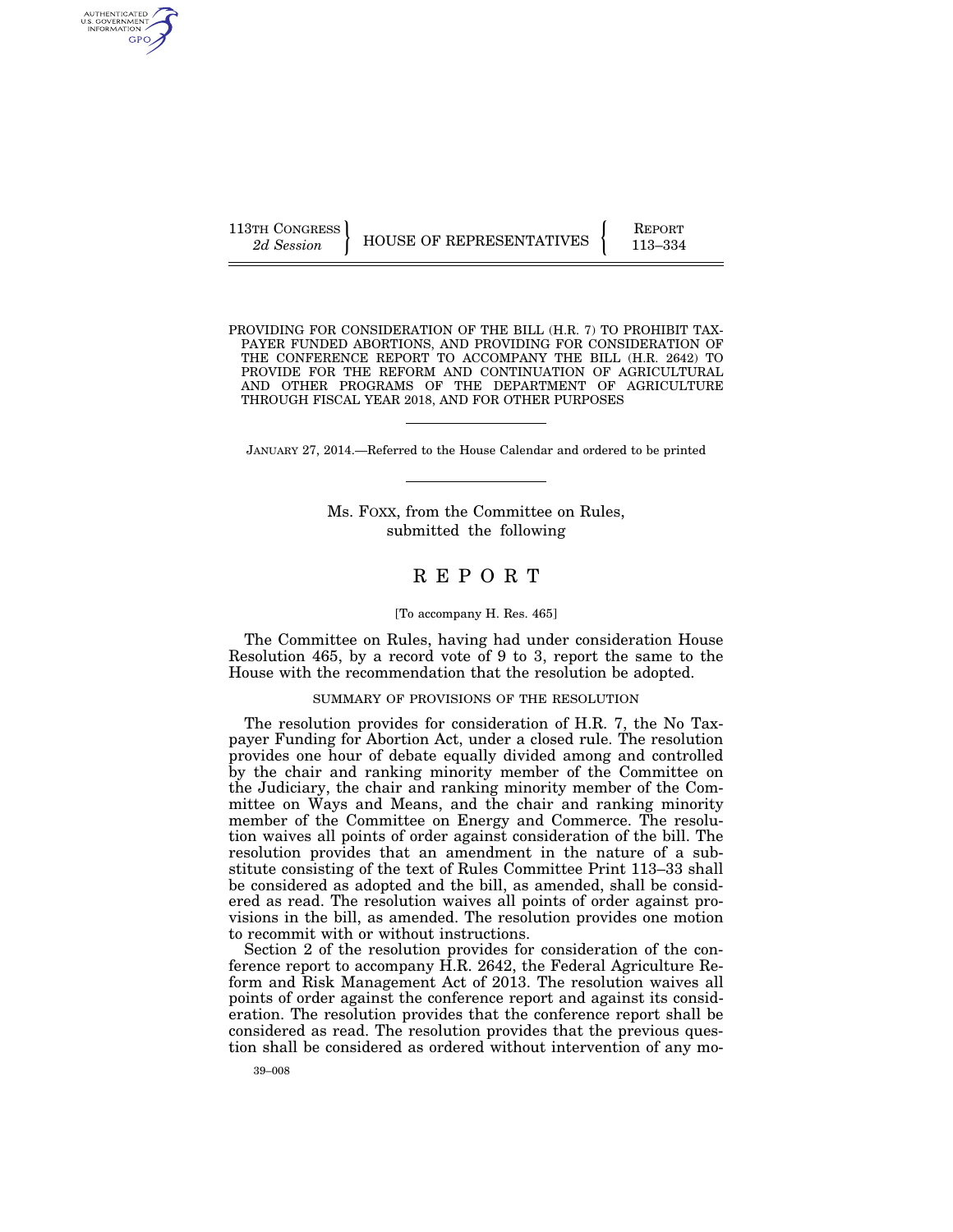tion except one hour of debate and one motion to recommit if applicable.

#### EXPLANATION OF WAIVERS

Although the resolution waives all points of order against consideration of H.R. 7, the Committee is not aware of any points of order. The waiver is prophylactic in nature.

The waiver of all points of order against provisions in H.R. 7, as amended, includes a waiver of clause 5(a) or rule XXI, which prohibits a bill or joint resolution carrying a tax or tariff measure from being reported by a committee not having jurisdiction to report tax or tariff measures.

The waiver of all points of order against the conference report to accompany H.R. 2642 and its consideration includes a waiver of clause 9 of rule XXII, which prohibits the inclusion of matter in a conference report not committed to the conference by either House.

#### COMMITTEE VOTES

The results of each record vote on an amendment or motion to report, together with the names of those voting for and against, are printed below:

### *Rules Committee record vote No. 100*

Motion by Ms. Slaughter to amend the rule to make it in order for Mr. Levin and Mr. Van Hollen to call up a bill to extend emergency unemployment insurance using savings from the farm bill. Defeated: 3–9

| <b>Maiority Members</b> | Vote                                                        | <b>Minority Members</b> | Vote              |
|-------------------------|-------------------------------------------------------------|-------------------------|-------------------|
|                         | Nav<br>Nav<br>Nav<br>Nav<br>Nay<br>Nav<br>Nav<br>Nav<br>Nav |                         | Yea<br>Yea<br>Yea |

### *Rules Committee record vote No. 101*

Motion by Ms. Slaughter to report an open rule for H.R. 7. Defeated: 3–9

| <b>Maiority Members</b> | Vnte                                                        | <b>Minority Members</b> | Vote              |
|-------------------------|-------------------------------------------------------------|-------------------------|-------------------|
|                         | Nav<br>Nav<br>Nav<br>Nav<br>Nav<br>Nav<br>Nav<br>Nav<br>Nav |                         | Yea<br>Yea<br>Yea |

### *Rules Committee record vote No. 102*

Motion by Mr. McGovern to make in order and provide the appropriate waivers for amendment #1 to H.R. 7, offered by Delegate